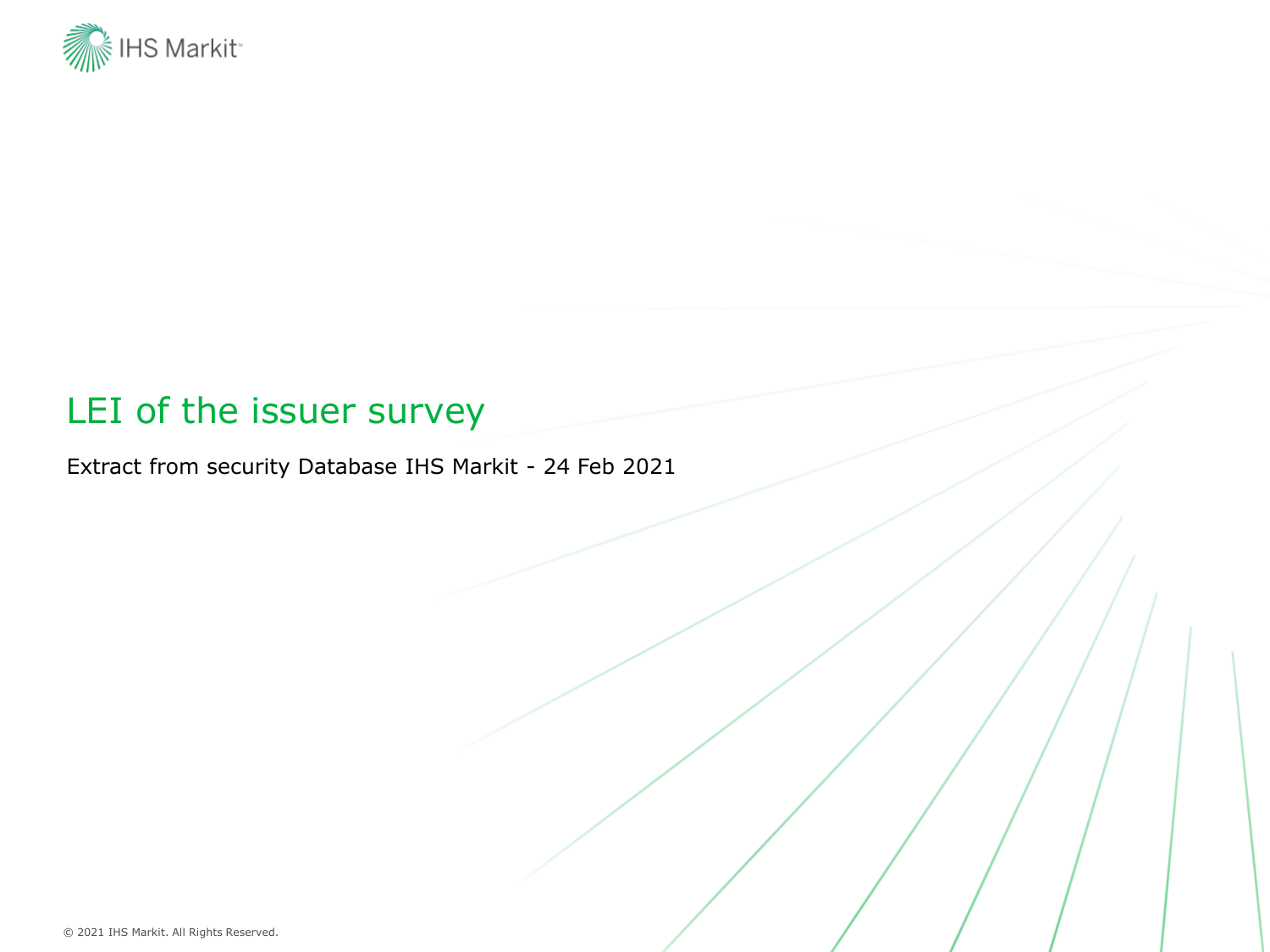

# Missing LEI of the issuer survey

ISLA conducted surveys on the status of LEI registrations for both EEA and non-EEA issuers, the most recent study in February 2021 included ISINs submitted by members of ICMA,AFME and AMAFI

The survey found 37,207 ISINs missing LEI of the issuer from a total of 47,570 unique ISINs for which survey respondents were unable to find issuer LEIs.

These records have then been shared with GLEIF, ANNA and IHS Markit

| <b>Category</b>                  | <b>% ISIN</b> | <b>ISIN count</b> | <b>Loan Value EUR</b> | <b>Lendable Value EUR</b> |  |  |
|----------------------------------|---------------|-------------------|-----------------------|---------------------------|--|--|
| <b>LEI of the issuer exists</b>  | 21.39%        | 10 177            | 15,756,588 M          | 222,164,195 M             |  |  |
| Trade only                       | 4.39%         | 2 0 8 6           | 8,117,830 M           | 74,755,153 M              |  |  |
| <b>Trade &amp; Collateral</b>    | 3.24%         | 1 5 4 0           | 2,101,636 M           | 27,126,840 M              |  |  |
| Collateral                       | 5.50%         | 2 6 1 7           |                       | Not available             |  |  |
| Info not provided                | 8.27%         | 3 9 3 4           | 4,960,490 M           | 111,830,447 M             |  |  |
| LEI of the issuer does not exist | 78.22%        | 37 207            | 1,261,910 M           | 11,760,148 M              |  |  |
| Trade only                       | 13.53%        | 6 4 3 8           | 30,751 M              | 534,724 M                 |  |  |
| Trade & Collateral               | 21.70%        | 10 322            | 1,222,375 M           | 10,846,587 M              |  |  |
| Collateral                       | 42.70%        | 20 313            |                       | Not available             |  |  |
| Info not provided                | 0.28%         | 134               | 33 M                  | 2,441 M                   |  |  |
| <b>Unknown ISIN</b>              | 0.39%         | 186               | $\overline{0}$        | 0.49M                     |  |  |
| <b>Grand Total</b>               | 100 %         | 47 570            | 17,018,498 M          | 233,924,343 M             |  |  |

© 2021 IHS Markit. All Rights Reserved.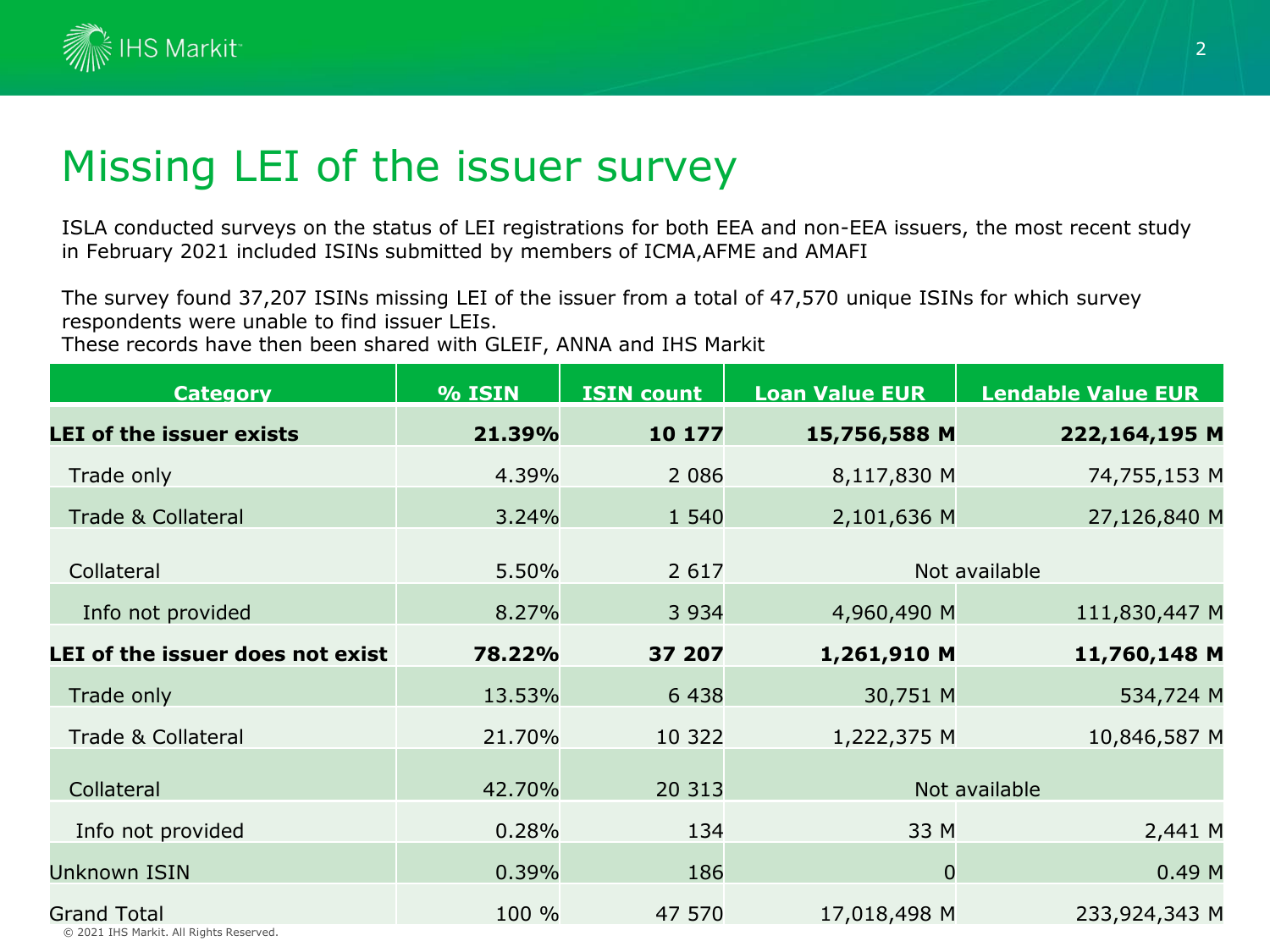

# Missing LEI of the issuer split per jurisdiction

47% of securities missing LEI issuer are US-issued securities of which 87% relate to collateral

9.3% are Japan-issued of which 95% involve trade and collateral, 9% are China-issued of which 82 % concern only trade

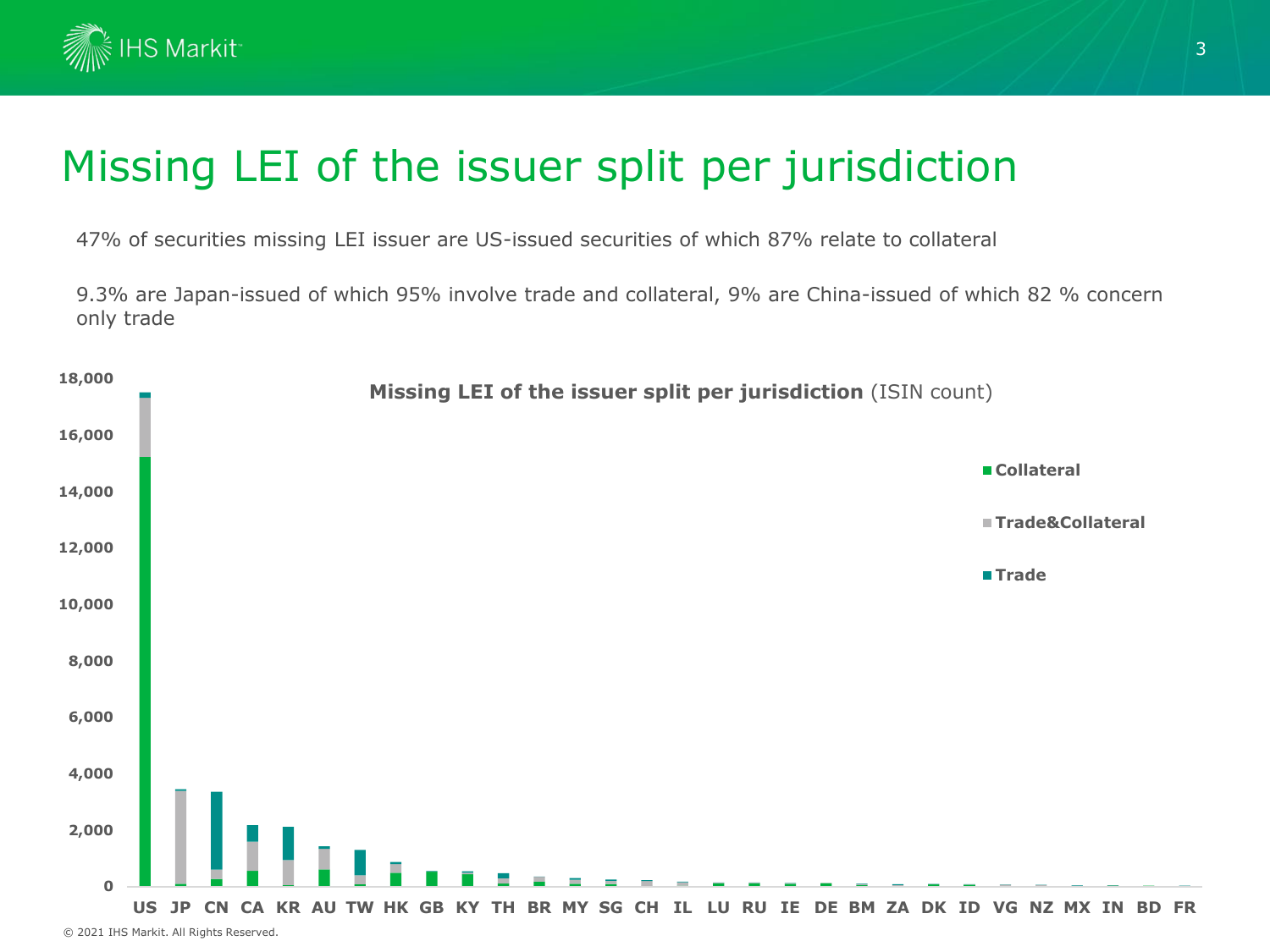

# Missing LEI of the issuer split Principal/Collateral



**Missing LEI of the issuer** (ISIN count)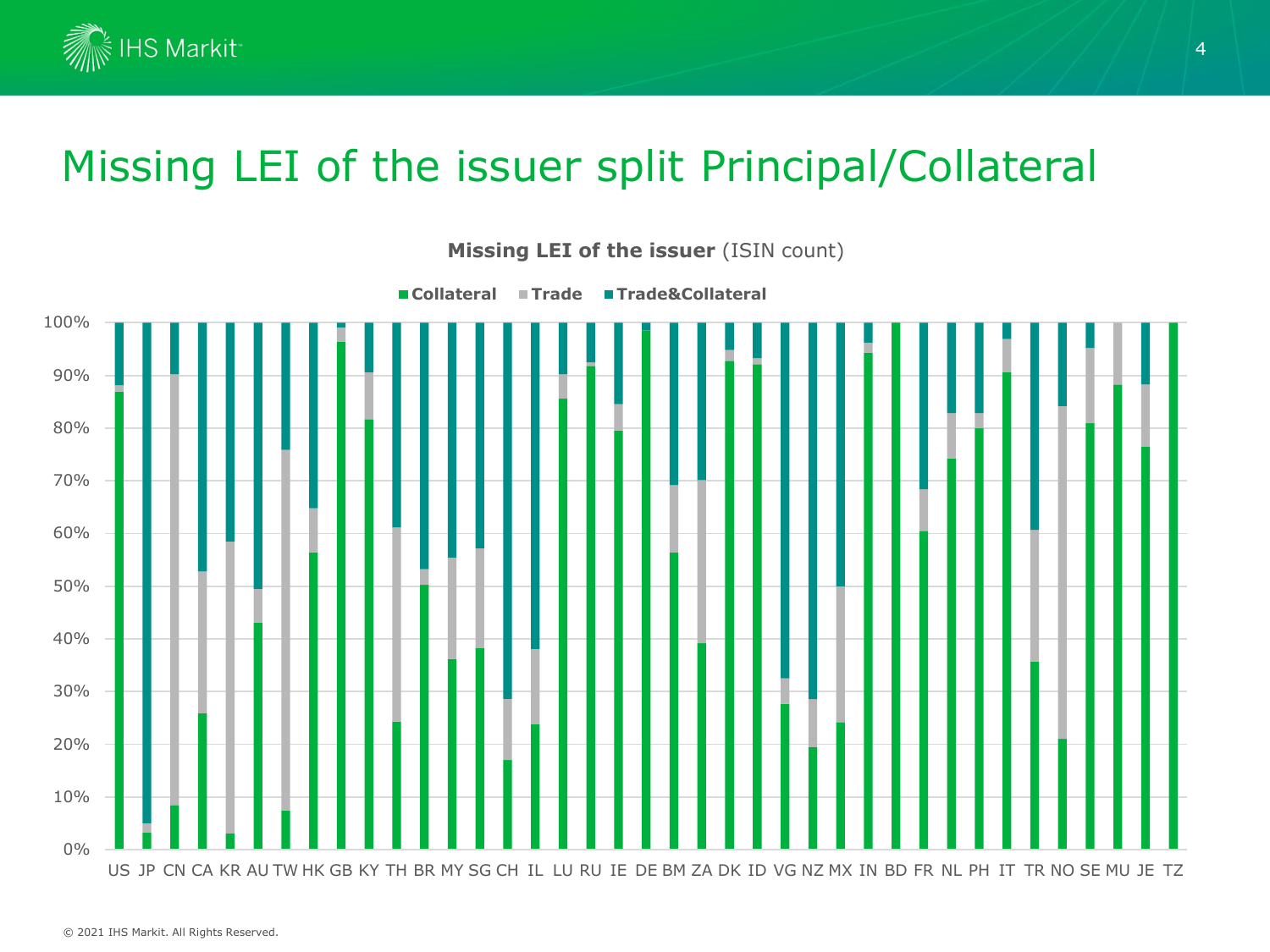

# Missing LEI of the issuer split Principal/Collateral

The analysis in value shows principal is more impacted

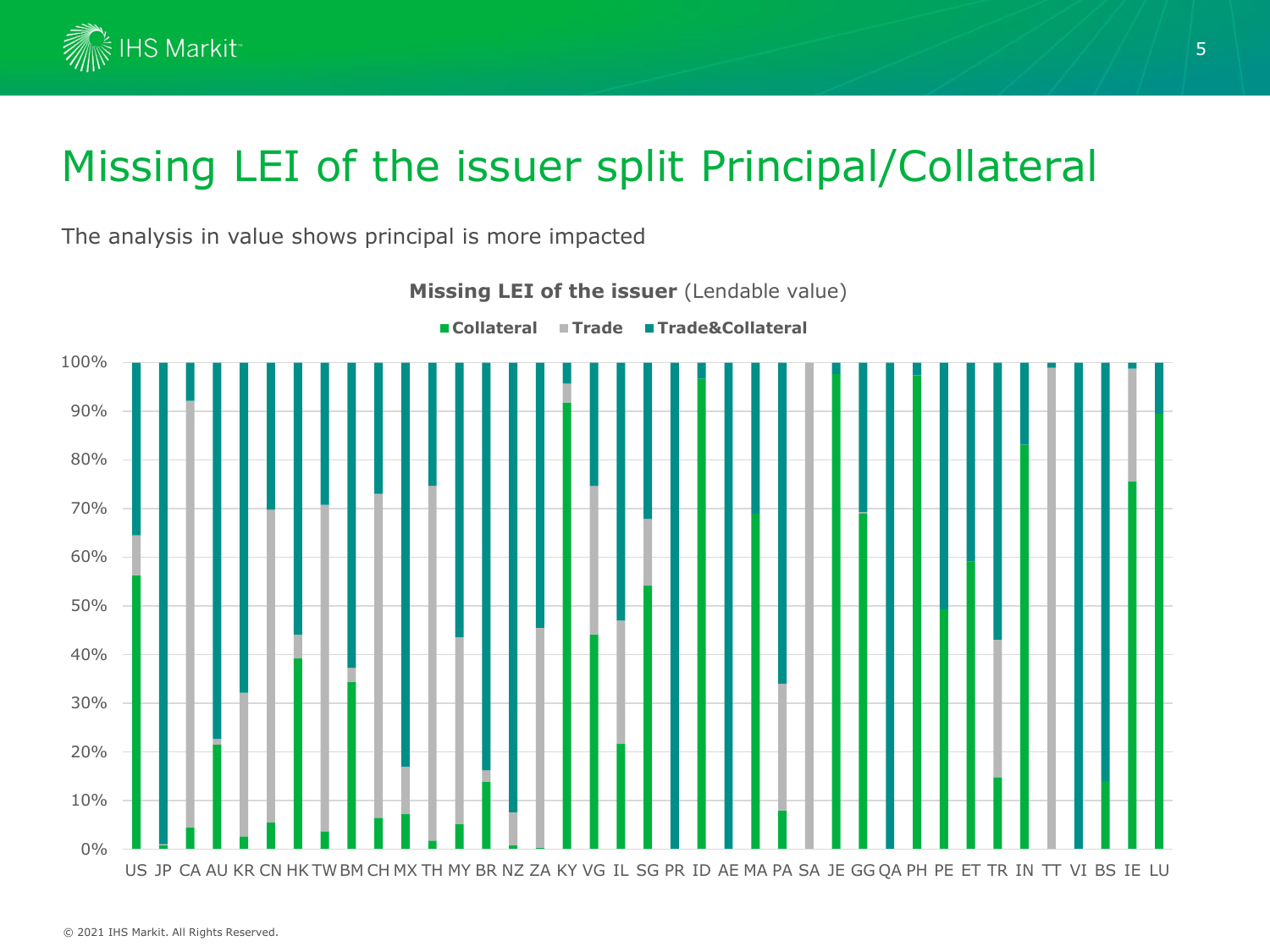

#### Missing LEI of the issuer per jurisdiction in value



IHS Markit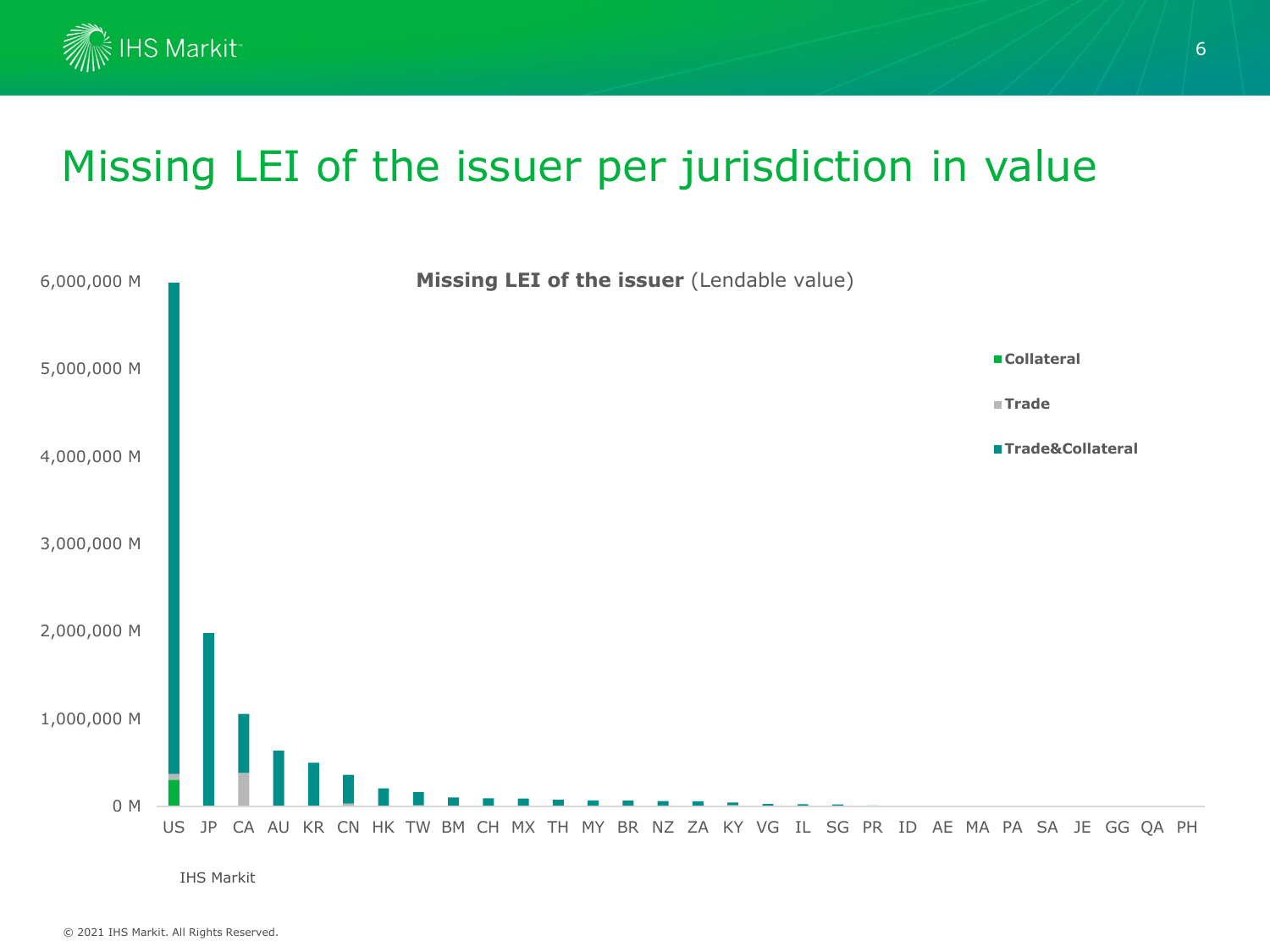

# Main Typology of securities missing LEI of the issuer

| <b>Security Typology</b> | <b>ISIN</b><br>count | <b>% ISIN</b> | <b>LoanValue EUR</b> | <b>LendableValue EUR</b> | % LoanValue | %Lendable<br><b>Value</b> |
|--------------------------|----------------------|---------------|----------------------|--------------------------|-------------|---------------------------|
| Equity (others)          | 14 788               | 49.72%        | 1,079,178 M          | 9,304,642 M              | 85.52%      | 79.13%                    |
| <b>ADR</b>               | 145                  | 0.49%         | 49,900 M             | 94,599 M                 | 3.95%       | 0.80%                     |
| Corp Bond                | 1154                 | 3.88%         | 36,467 M             | 885,993 M                | 2.89%       | 7.53%                     |
| ETF                      | 1052                 | 3.54%         | 34,285 M             | 220,380 M                | 2.72%       | 1.87%                     |
| Priv. Placemt Corp Bond  | 426                  | 1.43%         | 28,260 M             | 656,510 M                | 2.24%       | 5.58%                     |
| Govt Bond                | 8387                 | 28.20%        | 23,681 M             | 296,755 M                | 1.88%       | 2.52%                     |
| Receipt                  | 232                  | 0.78%         | 5,473 M              | 31,654 M                 | 0.43%       | 0.27%                     |
| Conv Bond                | 499                  | 1.68%         | 3,485 M              | 32,107 M                 | 0.28%       | 0.27%                     |
| <b>ABS</b>               | 3059                 | 10.29%        | 1,182 M              | 236,766 M                | 0.09%       | 2.01%                     |

IHS Markit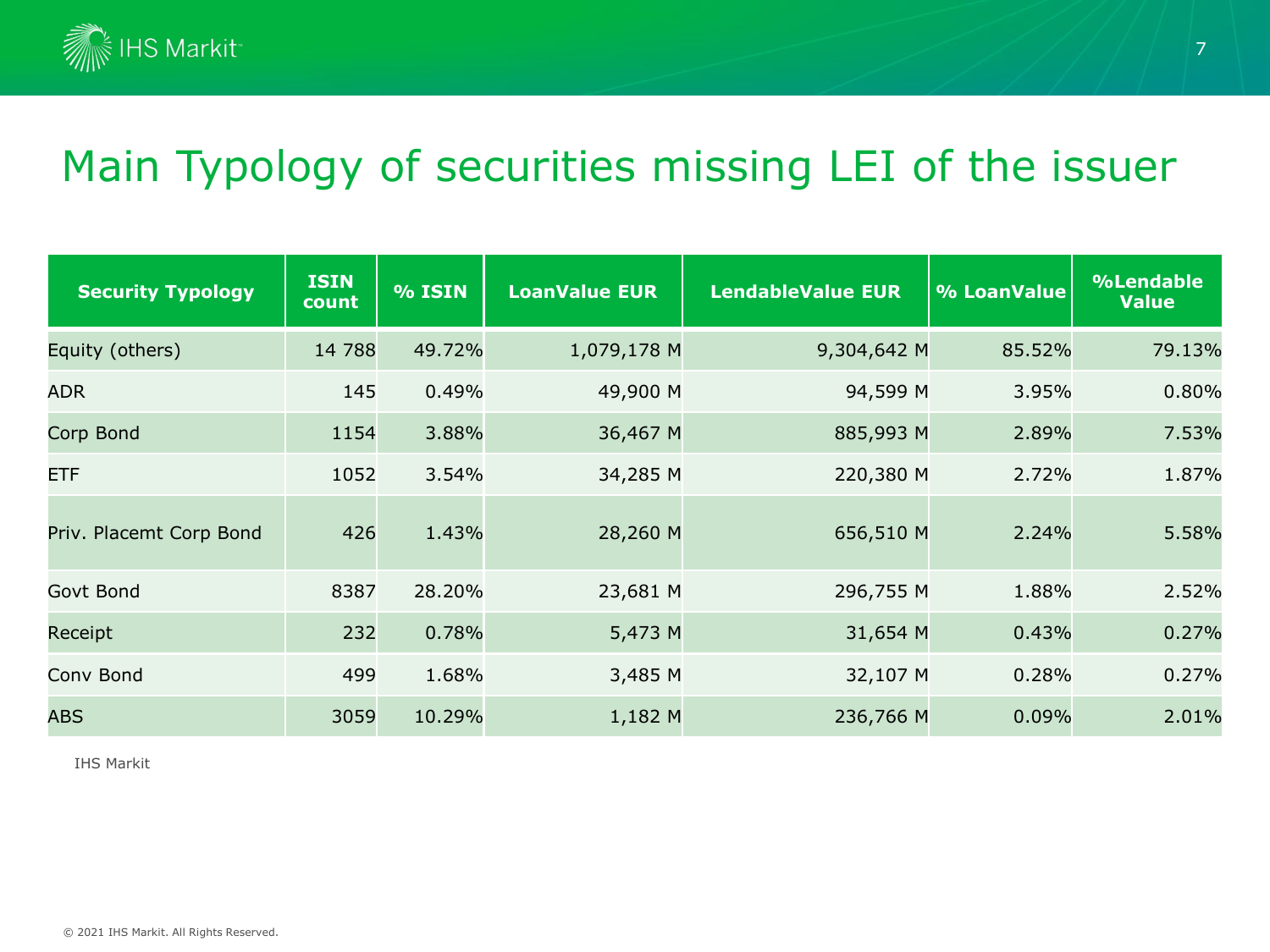

#### Securities missing LEI of the issuer - Equity

| Market                    | Count of ISIN $\,$ $\%$ |        |                | LoanValue M EUR LendableValue M EUR % Lendable Value |        |
|---------------------------|-------------------------|--------|----------------|------------------------------------------------------|--------|
| JP Equity (Others)        | 3163                    | 21.39% | 244,002 M      | 1,474,090 M                                          | 15.84% |
| KR Equity (Others)        | 2058                    | 13.92% | 24,396 M       | 212,500 M                                            | 2.28%  |
| US Equity (Others)        | 1998                    | 13.51% | 310,865 M      | 2,008,351 M                                          | 21.58% |
| HK Equity (Others)        | 1047                    | 7.08%  | 38,564 M       | 290,672 M                                            | 3.12%  |
| TW Equity (TWSE)          | 739                     | 5.00%  | 56,749 M       | 160,278 M                                            | 1.72%  |
| CN Equity (SHASHR)        | 662                     | 4.48%  | 22 M           | 36,262 M                                             | 0.39%  |
| US Equity (RUSSELL 2000)  | 565                     | 3.82%  | 188,606 M      | 1,707,477 M                                          | 18.35% |
| TW Equity (Others)        | 495                     | 3.35%  | 10,703 M       | 14,679 M                                             | 0.16%  |
| CA Equity (Others)        | 441                     | 2.98%  | 5,192 M        | 56,624 M                                             | 0.61%  |
| DE Equity (Others)        | 211                     | 1.43%  | 6 M            | 777 M                                                | 0.01%  |
| MY Equity (Others)        | 191                     | 1.29%  | 1,897 M        | 22,601 M                                             | 0.24%  |
| TH Equity (Others)        | 187                     | 1.26%  | 2,788 M        | 51,399 M                                             | 0.55%  |
| <b>SG Equity (Others)</b> | 182                     | 1.23%  | 1,266 M        | 19,606 M                                             | 0.21%  |
| BR Equity (Others)        | 147                     | 0.99%  | 193 M          | 604 M                                                | 0.01%  |
| IL Equity (Others)        | 116                     | 0.78%  | 642 M          | 10,247 M                                             | 0.11%  |
| AU Equity (ASX SmallCap)  | 95                      | 0.64%  | 20,423 M       | 154,863 M                                            | 1.66%  |
| CH Equity (Others)        | 75                      | 0.51%  | 2,464 M        | 36,945 M                                             | 0.40%  |
| ZA Equity (Others)        | 63                      | 0.43%  | 879 M          | 15,886 M                                             | 0.17%  |
| RU Equity (All)           | 57                      | 0.39%  | 11 M           | 141 M                                                | 0.00%  |
| <b>UK Equity Others</b>   | 54                      | 0.37%  | 18 M           | 528 M                                                | 0.01%  |
| ID Equity (Others)        | 52                      | 0.35%  | 0 <sub>M</sub> | 2,974 M                                              | 0.03%  |
| NZ Equity (Others)        | 45                      | 0.30%  | 930 M          | 18,144 M                                             | 0.20%  |
| BR Equity (IBOV)          | 35                      | 0.24%  | 1,106 M        | 6,701 M                                              | 0.07%  |
| MX Equity (Others)        | 33                      | 0.22%  | 1,546 M        | 26,191 M                                             | 0.28%  |
| US Equity (S&P500)        | 28                      | 0.19%  | 41,063 M       | 1,027,970 M                                          | 11.05% |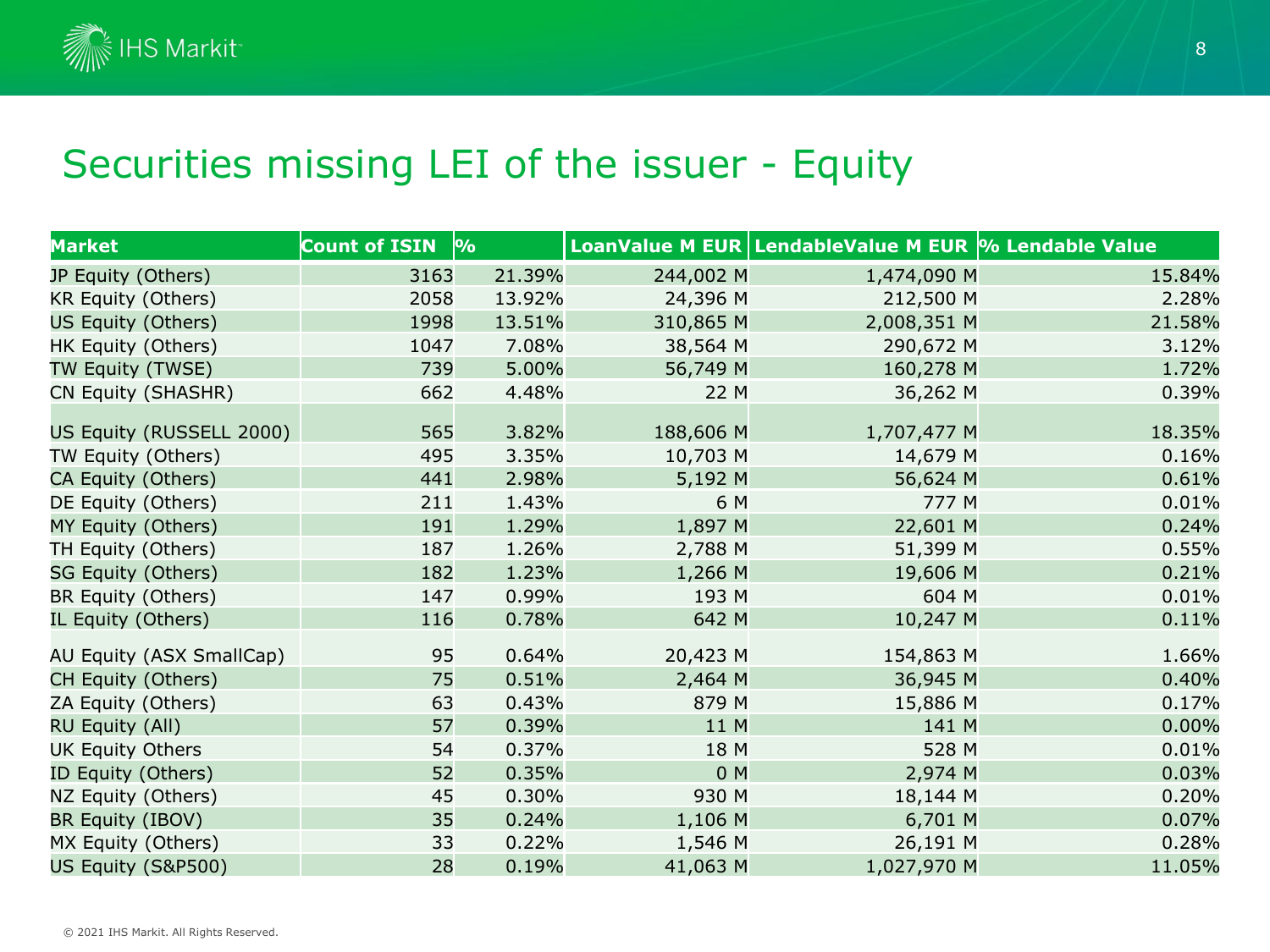

#### Securities missing LEI of the issuer – Govt Bonds

| <b>Market</b>                                           | <b>IssuerJuri   ISIN</b><br>sdiction | Count          | 9/6          | <b>LoanValue %</b> | <b>LendableValue M</b><br><b>EUR</b> | % Lendable Value |
|---------------------------------------------------------|--------------------------------------|----------------|--------------|--------------------|--------------------------------------|------------------|
| CA Govt Bond (Dom) (Fixed Rate)                         | <b>CA</b>                            | 110            | 1.31%        | 23.76%             | 44,008 M                             | 14.83%           |
| US Govt Bond (Strips) (Fixed Rate)                      | <b>US</b>                            | 6              | 0.07%        | 23.74%             | 26,291 M                             | 8.86%            |
| CA Govt Bond (Prov. Dom) (Fixed Rate)                   | <b>CA</b>                            | 395            | 4.71%        | 19.97%             | 59,453 M                             | 20.03%           |
|                                                         | <b>US</b>                            | 4018           | 47.91%       | 8.39%              | 32,007 M                             | 10.79%           |
| US Govt Bond (Mortgage Agencies) (Fixed<br>Rate)        | ΚY                                   | $\mathbf{1}$   | 0.01%        | 0.00%              | 0 M                                  | 0.00%            |
|                                                         | <b>JE</b>                            | 1              | 0.01%        | 0.05%              | 1,918 M                              | 0.65%            |
|                                                         | <b>JP</b>                            | $\mathbf{1}$   | 0.01%        | 0.00%              | 0 <sub>M</sub>                       | 0.00%            |
| US Govt Bond (Non-Mortgage Agencies)<br>(Fixed Rate)    | <b>US</b>                            | 317            | 3.78%        | 7.25%              | 23,030 M                             | 7.76%            |
| CH Dom Govt Bond (Fixed Rate)                           | <b>CH</b>                            | 109            | 1.30%        | 4.78%              | 47,567 M                             | 16.03%           |
| EM ME & Afr Other Govt Bond (Fixed Rate)                | ET, AE, US                           | 5              | 0.06%        | 1.21%              | 3, 915 M                             | 1.32%            |
| CA Govt Bond (Prov. Dom) (Floating Rate)                | <b>CA</b>                            | 45             | 0.54%        | 1.20%              | 2,310 M                              | 0.78%            |
| MY Govt Bond (Fixed Rate)                               | <b>MY</b>                            | $\overline{2}$ | 0.02%        | 1.16%              | 1,498 M                              | 0.50%            |
| AR Govt Bond (Fixed Rate)                               | <b>AR</b>                            | 3              | 0.04%        | 0.04%              | 118 M                                | 0.04%            |
| EM Americas Other Govt Bond (Fixed Rate)                | TT, GD, LA                           | 5              | 0.02%        | 0.01%              | 1,476 M                              | 0.46%            |
| PH Govt Bond (Fixed Rate)                               | PH                                   | $\overline{2}$ | 0.02%        | 0.00%              | 1,519 M                              | 0.51%            |
| AU Dom Govt Bond (Fixed Rate)                           | AU                                   | 3              | 0.04%        | 0.00%              | 1,744 M                              | 0.59%            |
| US Govt Bond (Mortgage Agencies) (Floating<br>Rate)     | <b>US</b>                            | 68             | 0.81%        | 0.00%              | 0 M                                  | 0.00%            |
|                                                         | IN                                   | $\mathbf{1}$   | 0.01%        | 0.00%              | 266 M                                | 0.09%            |
|                                                         | VN                                   | $\mathbf{1}$   | 0.01%        | 0.00%              | 266 M                                | 0.09%            |
| EM Asian Other Govt Bond (Fixed Rate)                   | MV                                   | $\mathbf{1}$   | 0.01%        | 0.00%              | 219 M                                | 0.07%            |
|                                                         | <b>BD</b>                            | 23             | 0.27%        | 0.00%              | 0 M                                  | 0.00%            |
|                                                         | <b>TW</b>                            | 57             | 0.68%        | 0.00%              | 0 M                                  | 0.00%            |
| JP Dom Govt Bond (Fixed Rate)                           | <b>JP</b>                            | 13             | 0.16%        | 0.00%              | 0 M                                  | 0.00%            |
| US Govt Bond (Non-Mortgage Agencies)<br>(Floating Rate) | US                                   | 14             | 0.17%        | 0.00%              | 5,779 M                              | 1.95%            |
| FR Dom Govt Bond (Fixed Rate)                           | <b>FR</b>                            | 2              | 0.02%        | 0.00%              | 0 M                                  | 0.00%            |
| IT Dom Govt Bond (Fixed Rate)                           | IT                                   | $\mathbf{1}$   | 0.01%        | 0.00%              | 0 M                                  | 0.00%            |
| EM Other Govt Bond (Floating Rate)                      | <b>US</b>                            | 6              | 0.07%        | 0.00%              | 26 M                                 | 0.01%            |
| <b>Grand Total</b>                                      |                                      |                | 8387 100.00% | 100.00%            | 296,755 M                            | 100.00%          |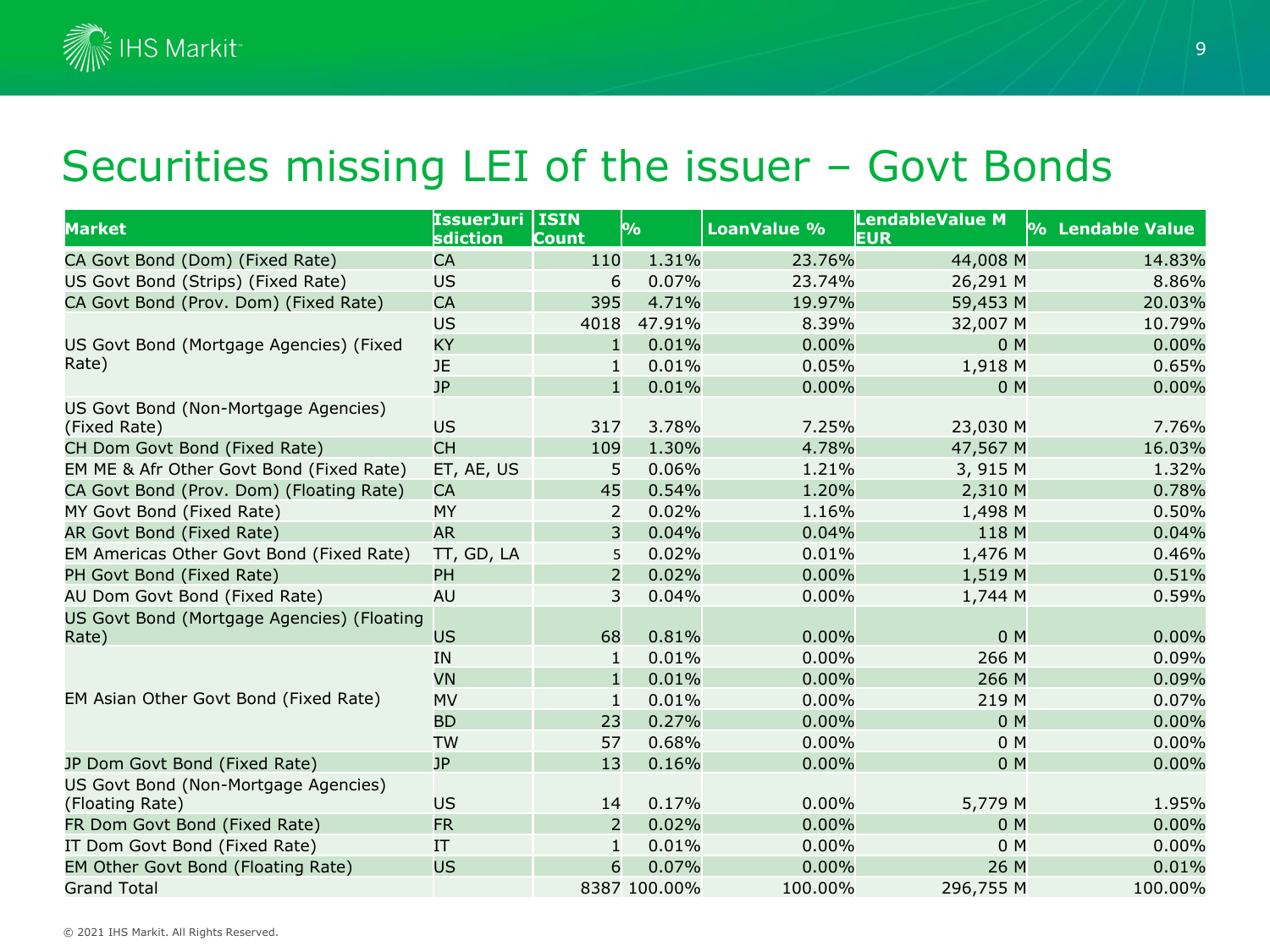

#### Missing LEI of the issuer October 2020

ISLA performed a survey in October 2020 among its members: 9482 ISIN were missing LEI of the issuer with 32 % from Japan, 20 % from the US, 10 % from Korea, 7% Australia and Japan. In terms of lendable value, US represented more than half of the missing LEI of the issuer, Japan 20 %, Australia 6.2 % and Canada 5.4 %. In terms of value on loan, US accounted for 40 % and Japan 35 %.